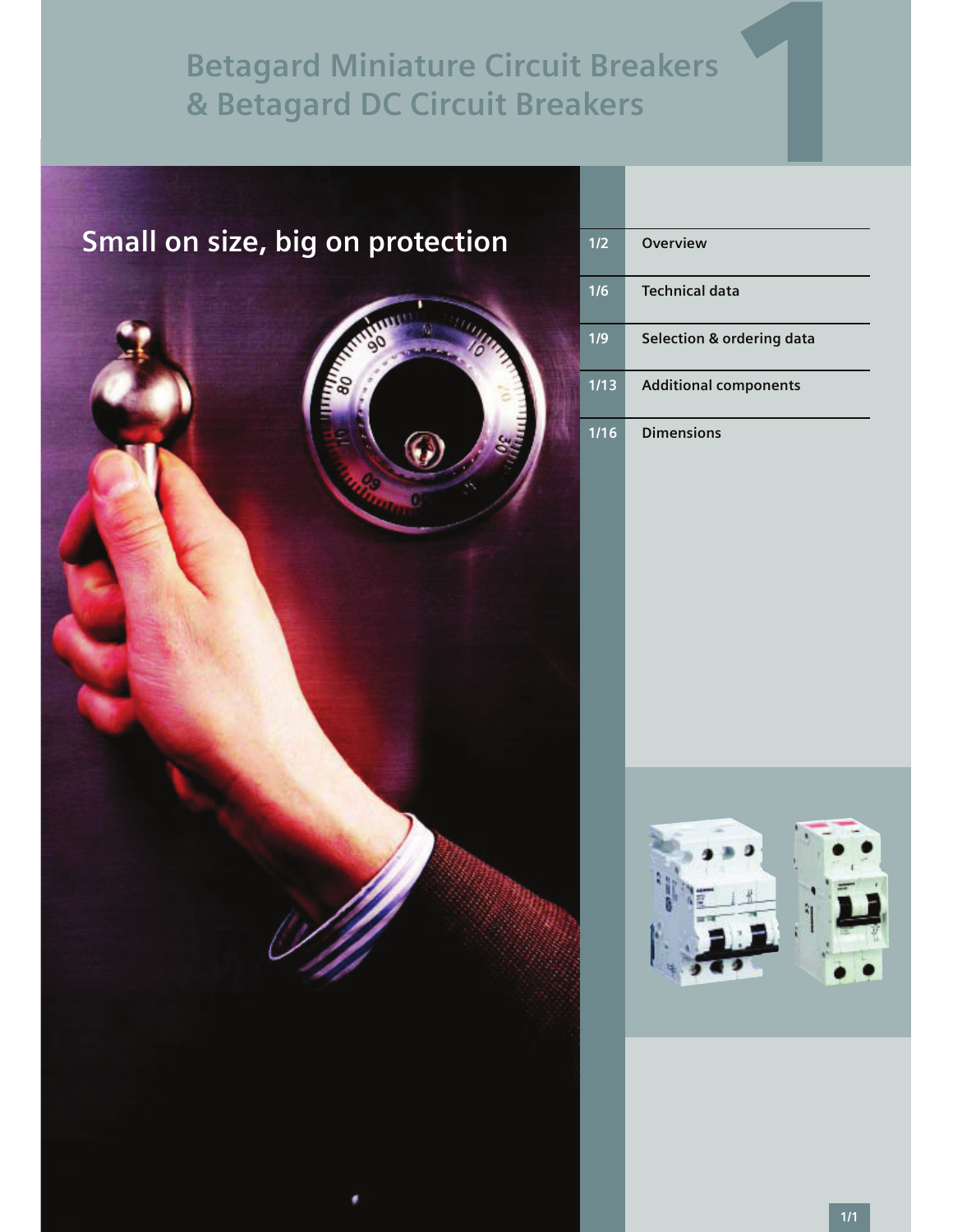### **Overview**

# **Miniature Circuit Breakers (MCBs) : Type 5SX4**

### **General**

Betagard 5SX4 range of MCBs have rated breaking capacity of 10kA. They comply to the latest national and international standards, with current ratings from 0.5A to 63A.

For applications in industry and in system and plant engineering, add-on accessories are available, such as auxiliary contacts (AC), fault-signal contacts (FC) and shunt trips (ST).

### **Short circuit operation**

At high values of overcurrent (i.e. short circuit current) a plunger in the solenoid is moved with sufficient force to physically separate the contacts. The greater the short circuit current, the greater the force with which the plunger is moved and faster the circuit is disconnected. A secondary action will ensure that the circuit breaker mechanism is tripped and prevents the contacts from reclosing. It is the rapid speed with which the contacts are forced apart coupled with other features of MCBs, which provides the Current limiting capability and safe interruption up to 10,000A.

The rapid speed at which the contacts are parted prevents the fault current from reaching its prospective value. The arc drawn between the contacts is moved by magnetic forces into the multiple plate arc chamber where the arc is split, rapidly cooled and extinguished. The total operating time of the MCB is between 3 to 5 milliseconds. The energy let through (I²t) of the device is kept to a minimum thus offering a very high degree of protection.

### **Current limiting class 3**

5SX4 type MCBs significantly limit the let-through current (when a fault occurs) due to the ultra – fast contact separation and the quick quenching of the emergency arc in the chamber. Thus, generally, they fall below the permissible limiting I²t values of the energy limiting class 3, specified in DIN VDE 0641 Part II by 50%. This guarantees excellent discrimination with the upstream protective devices and reduces the thermal stress on the downstream connected equipments.

Chart indicates the let through energy values of 10kA, 16A



MCB according to EN 60898.

This MCB (16Amps) will allow only 50% of 84,000 (A²S) let-through energy thereby reducing thermal stress to bare minimum value on the downstream equipment.

As these MCBs meet the requirements of current limiting class 3, according



to EN 60898 without difficulty, they are therefore marked with symbol  $\boxed{10000}$  $|3|$ 

### **Standards**

According to IS 8828 (1996), IEC 60898 (1995), VDE 0641/ 6.78.

### **Features at a glance**

- Current limiting class 3 type breakers.
- "C" / "D" tripping characteristics.
- Service life : Average 20,000 operations at rated load.
- Suitable for AC and DC circuits.
- Wide range of Add on accessories.
- Trip Free mechanism.
- Better selectivity.
- Finger Touch Proof Terminals, provide installation safety.
- Totally safe and dependable computer calibrated testing.
- Recessed ON OFF lever ensuring no accidental operation.
- Combined terminals allow busbar and feeder cable to be simultaneously connected.
- ON-OFF Lever sealable in ON and OFF position.
- Can be mounted in any position.

| <b>Rated Current</b> | <b>Current Limiting Class</b><br>according to EN 60898 |          |        |  |  |  |
|----------------------|--------------------------------------------------------|----------|--------|--|--|--|
|                      |                                                        |          |        |  |  |  |
| 16A                  | Permissible let-through $l^2$ t (A <sup>2</sup> S)     |          |        |  |  |  |
|                      | No limit                                               | 2,90,000 | 84,000 |  |  |  |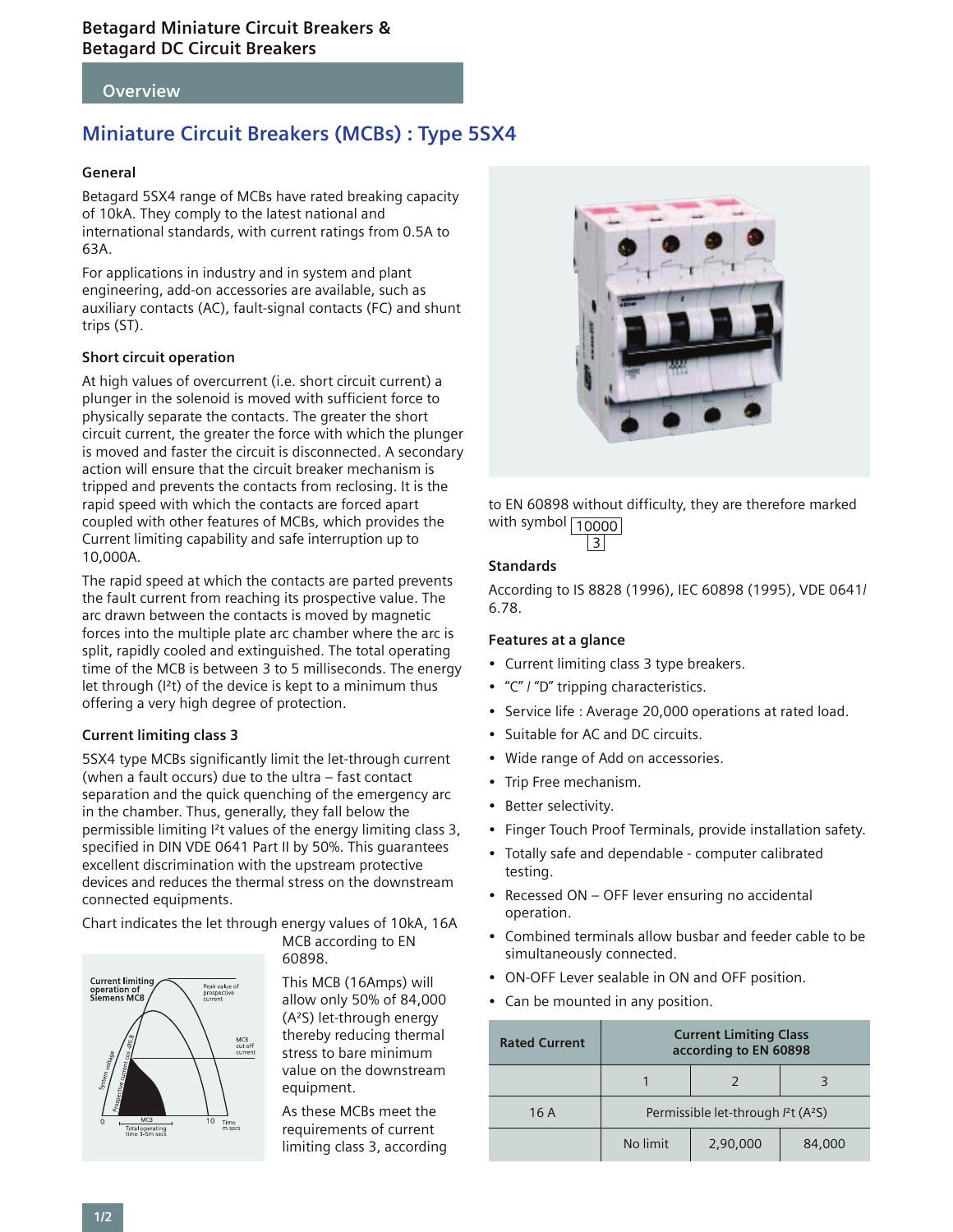**Overview**

|                         |           | As per IEC<br>60898 / IS 8828               | As per IEC 60947-2               |                                           |                                       | As per UL 489                         |
|-------------------------|-----------|---------------------------------------------|----------------------------------|-------------------------------------------|---------------------------------------|---------------------------------------|
| Rated<br>Current In (A) |           | 1P, 2P, 3P, 4P<br>230V AC, 415V<br>Icn (kA) | 1P<br><b>230V AC</b><br>Icn (kA) | 2P, 3P, 4P<br><b>230V AC,</b><br>Icn (kA) | 1P, 2P, 3P, 4P<br>415 AC,<br>Icn (kA) | 1P, 2P, 3P, 4P<br>415 AC,<br>Icn (kA) |
| 5SX4                    | $0.5 - 6$ | 10                                          | 50                               | 50                                        | 50                                    | 50                                    |
|                         | $10 - 20$ | 10                                          | 25                               | 30                                        | 25                                    | 50                                    |
|                         | $25 - 32$ | 10                                          | 20                               | 25                                        | 20                                    | 50                                    |
|                         | $40 - 63$ | 10                                          | 10                               | 15                                        | 10                                    |                                       |

**Rated Breaking Capacity :**

### **'C' Characteristics**

'C' characteristics MCBs are used for protection of electrical circuits in general and are most widely used because of its suitability for practically all electrical circuits, cable and line protection. They are capable of supplying the majority of inductive and capacitive loads including most motor and fluorescent lighting loads.

This characteristic allows applying loads having high peak currents without requiring the MCB to be oversized. In fact, thanks to this characteristic, it is possible to apply loads with peak currents up to 5 times *I*n, (rated current) and can hence be used to best advantage for handling higher inrush currents e.g. lamps, motors, etc. Under 'C' characteristics, the magnetic operating limits (for shortcircuit operations) are between 5 and 10 times the rated current (*I*n) of MCB. For example the instantaneous mechanism of a 10A MCB will operate between 50A and 100A in an overcurrent situation. The thermal operating limits (for overload operation) are between 1.13 and 1.45 of the rated current (*I*n) of the MCB.

| <b>Number</b>              |      |  |  |
|----------------------------|------|--|--|
| <b>Correction factor K</b> | 1.00 |  |  |





**Tripping Characteristics : C Tripping Characteristics : D**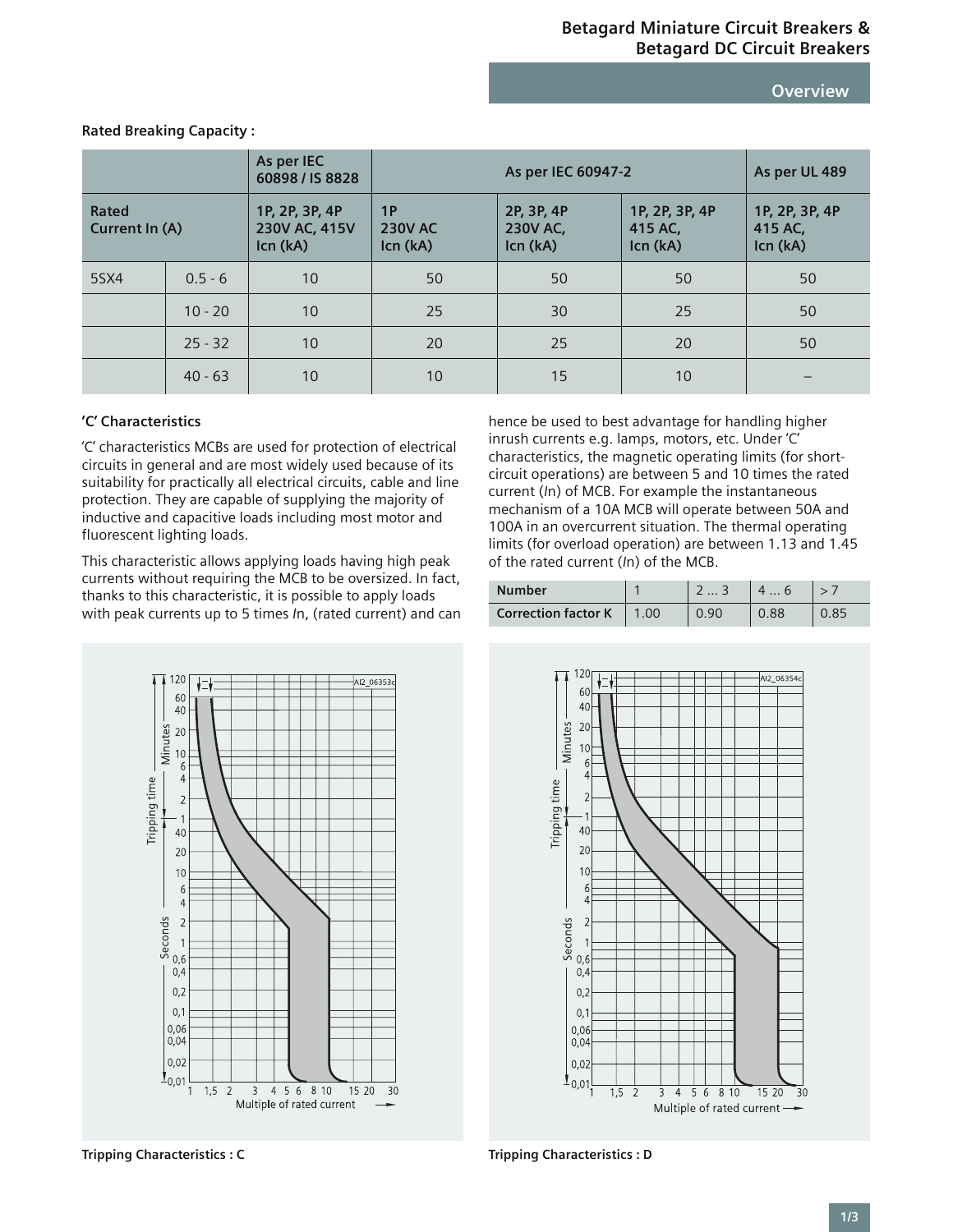### **Overview**

### **Effect of Higher Operating Voltages**

Betagard MCB is designed to operate at 240/415V, 50Hz. However the device can operate at 480V, 50Hz with a reduction in breaking capacity of 50%.

### **DC Operation**

Single pole MCBs can be used up to 60V DC and double pole up to 110V DC.

However, they should not be used below 18V DC. Though the thermal operation is delayed but this is negligible. The instantaneous tripping characteristic must be increased by 40% (e.g. a Type 'C' MCB has a magnetic tripping characteristic between 5 and 10 times the rated current. This magnetic tripping characteristic would therefore become between 7 and 14 times the rated current.

### **Frequency Variation**

MCBs may be used up to their normal voltage rating on 400Hz supplies; however the magnetic tripping characteristic must be increased by 30% (e.g. Type 'C' MCB with magnetic characteristics between 5 and 10 times the rated current would become between 6.5 and 13 times rated current.

### **Effect of temperature on tripping characteristics :**

Betagard MCBs are designed to meet the requirements of IS 8828 / IEC 60898 for tripping performance at ambient temperature 30°C. At other operating temperature the overload tripping band is modified by approximately 5% per 10° kelvin temperature difference, which increases for lower and decreases for higher temperatures than 30°C.

### **"D" Characteristics**

**D characteristics MCBs** are used for protection of electrical circuits involving significant inrush currents like solenoid valves, capacitor banks, transformers, etc.

The main use of D characteristics MCBs is to ensure correct sizing of the device wherein high inrush currents are prevailing.

This characteristics allows to use in a high in rush current circuits without requiring the MCB to be over sized.

**D characteristics MCB** shall take the in rush current with peak up to 10 times In, (Rated current) and can be used best advantage for handling much higher in rush circuits eg: Switching solenoids/capacitor banks/transformers etc.

**Under D characteristics**, the magnetic operating limits (for short circuit operations) are between 10 to 20 times the rated current of MCB.

For example the instantaneous mechanism of 10A MCB will operate between 100A and 200A in an over current situation.

### **Selectivity of miniature circuit-breakers/fuses**

Generally, distribution networks are configured as radial

networks. An overcurrent device must be provided at each reduction of the conductor cross section. This results in a cascade graded according to the rated current, which should, where possible, provide selectivity.

Selectivity means, that in the event of a fault, only the protective device in the vicinity of the fault trips. Thus, parallel current paths can continue to provide the necessary power.

For MCBs with upstream fuses, the selectivity limit essentially depends on the current limits and tripping characteristics of the MCB as well as on the pre-arcing *I*²t value of the fuse. Therefore, MCBs with different characteristics and rated breaking capacities also have different selectivity limits. The subsequent tables show the currents up to which selectivity is provided between MCBs and upstream fuses according to DIN VDE 0636 Part 21. The values specified in kA are limit values which have been determined under unfavourable test conditions. In practice, better values can be obtained, depending on the type of the upstream fuse.

In the event of a short circuit, when using the 5SX4, MCBs and fuses according to DIN VDE 0636 Part 21, Selectivity is provided up to the indicated values in kA.

# **Miniature Circuit Breakers (MCBs) : Type 5SP4**

### **General**

Siemens Betagard range of MCBs type 5SP4 offer high short circuit breaking capacity equal to 10kA as per IEC 60898 / IS 8828. These MCBs have excellent current limiting and selectivity characteristics. MCBs are available with C as well D tripping characteristics with current range of 80A - 125A and 80A - 100A respectively.

### **Features at a glance**

- Current limiting class 3 MCBs
- Finger touch proof terminals (FTPT)
- Trip free mechanism
- Suitable for AC/DC circuits
- DIN rail and screw mounting possible
- Accessories like auxiliary contact, shunt trip, undervoltage release, fault signal contact

### **Applications**

- Mainly as an incomer MCB in residential, industrial and commercial applications
- C characteristics MCBs suitable for general line protection especially with higher starting current lamps, motors etc.
- D characteristics MCBs suitable for high inrush current applications line transformers generating significant pulses, solenoid valves etc.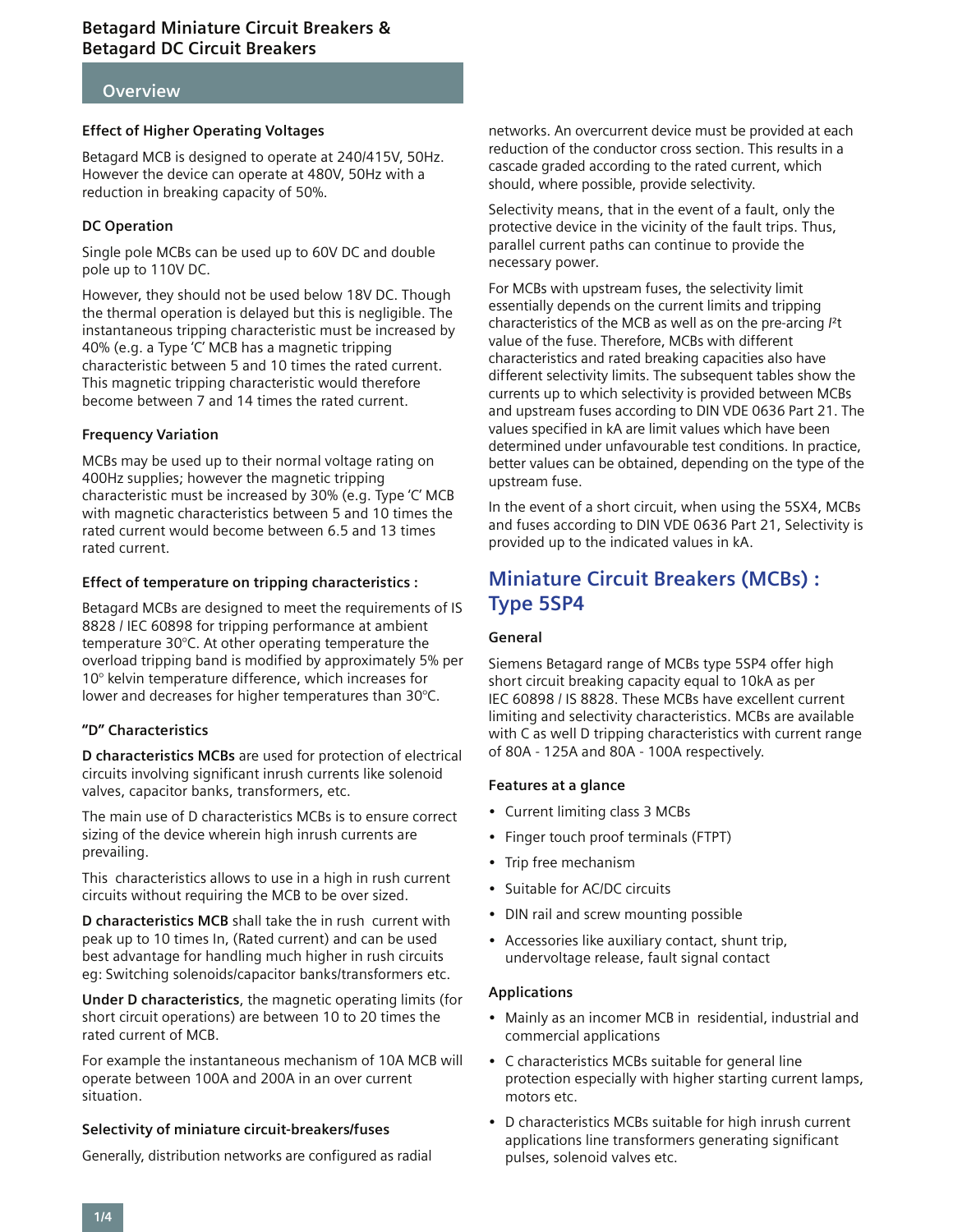### **Overview**

# **Betagard DC Circuit Breakers : Type 5SX5, 5SJ5**

In alternating current circuits, arc quenching is assisted by the fact that current passes through zero, and that the current can only continue to flow if the arc is re-stuck across the open contacts during the following half wave. Direct current does not provide such assistance. In this case, a high arc voltage must be developed in order to stop the flow of the DC current.

Therefore, the DC switching capacity depends on the arc quenching method employed by the switching device, on the network voltage & on the inductive reactance of the circuit.

In order to address DC network protection, Siemens offers 5SX5 / 5SJ5 series DC circuit breakers from 0.5A to 63A in Single pole & Double pole version.

When using DC CBs in DC networks, care must be taken to ensure the contact polarity of the connections.

In trains fed by a DC voltages (metros & railways) there is a wide range of L/R (Time Constants) values and over current levels. Consequently such special application requires fully enclosed operations.

For such application 5SX5 / 5SJ5 is the right choice for load up to 63 Amps to ensure people safety

### **Features**

- Compact in size and hence reduction in panel size.
- Total recessed dial avoids accidental switching due to human negligence.
- Suitable for breaking capacity up to 10 kA
- Accessories like Aux block, fault signal contacts can be retro fitted at site.
- Finger touch proof (FTPT) ensures total safety for operator.

### **CBs for DC and AC/DC Applications**

In DC networks up to 110 V , existing 5SX4 MCBs are suitable for single-pole and double-pole application.

For higher voltages, the versions 5SX5/5SJ5 are required. Contrary to the other product range, the arcing chamber area of 5SX5 / 5SJ5 is equipped with an additional permanent magnet to support the positive quenching of the arc.

For this reason, the polarity of the DC circuit breaker is clearly marked and must be observed when connecting the cables and conductors.





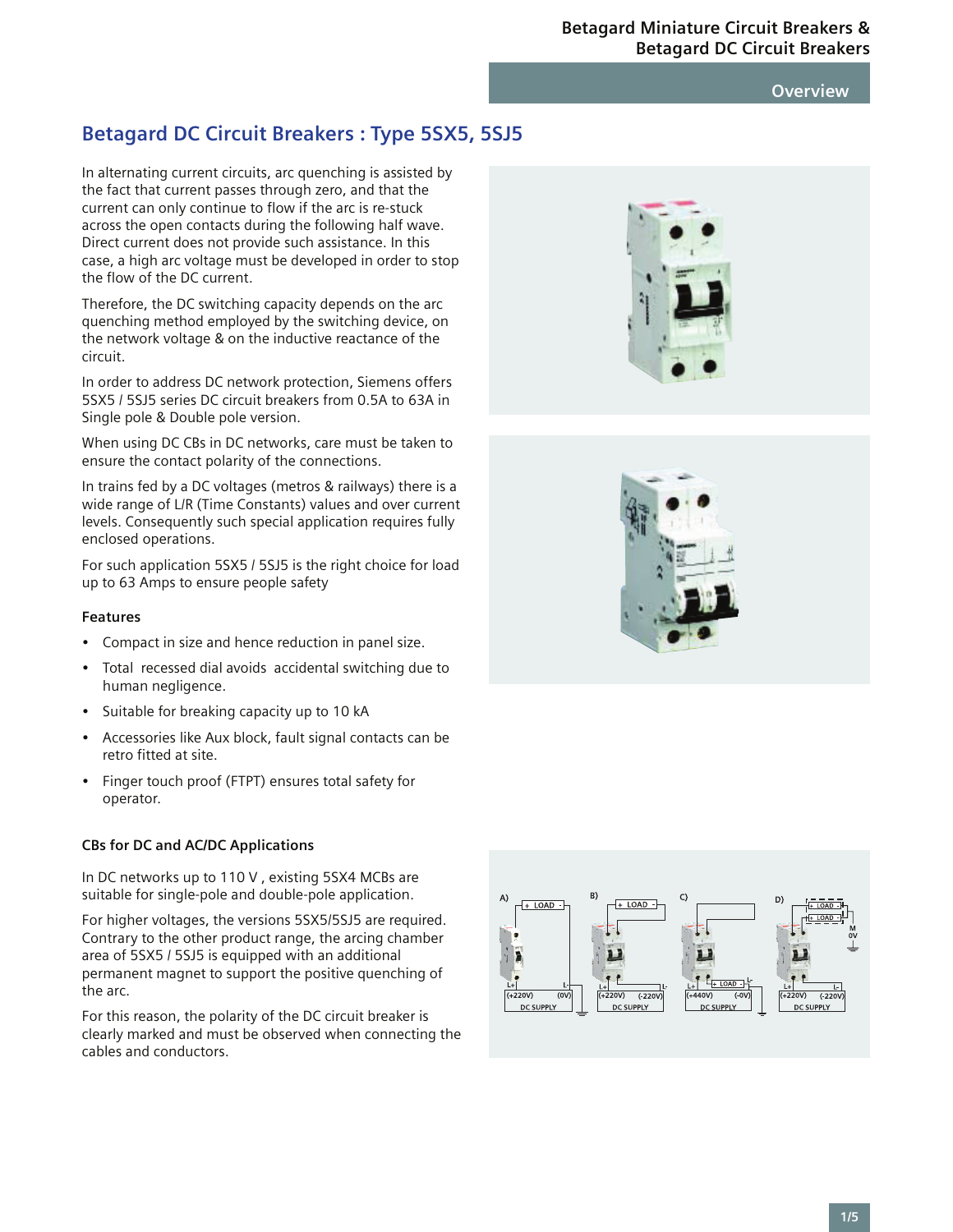# **Technical data**

# **Technical Data – 5SX4 MCBs**

| <b>Standards</b>                                 |                  |    | IS 60898 Part I: 2002                                                               |  |
|--------------------------------------------------|------------------|----|-------------------------------------------------------------------------------------|--|
| <b>Series</b>                                    |                  |    | 5SX4 / 5SJ4                                                                         |  |
| <b>Tripping characteristics</b>                  |                  |    | $'C'$ / 'D'                                                                         |  |
| No. of poles                                     |                  |    | SP, DP, TP, FP                                                                      |  |
|                                                  |                  |    | 240 / 415 V AC, 50/60 Hz                                                            |  |
| <b>Rated voltage</b>                             | Volts            |    | SP-60V DC, DP-110V DC                                                               |  |
| <b>Current Range</b>                             | Amps             |    | $0.5 - 63$                                                                          |  |
| <b>Operational voltage</b>                       | min. AC/DC V     |    | 24                                                                                  |  |
|                                                  | max. DC V/Pole   |    | 60                                                                                  |  |
|                                                  | max. AC V        |    | 440                                                                                 |  |
| <b>Rated Breaking Capacity</b>                   |                  |    |                                                                                     |  |
| acc. to IS 8828 / IEC 60898, DIN VDE 0641        | AC               | kA | 10                                                                                  |  |
| <b>Insulation coordination</b>                   |                  |    |                                                                                     |  |
| Rated insulation voltage                         |                  |    | 250/440 V AC                                                                        |  |
| Degree of pollution for overvoltage category III |                  |    | $\overline{2}$                                                                      |  |
| Mounting                                         |                  |    | on a 35 mm mounting rail (EN 50 022)                                                |  |
| <b>Conductor cross sections</b>                  |                  |    |                                                                                     |  |
| Solid and stranded, max.                         |                  |    |                                                                                     |  |
| Upper terminal                                   | mm <sup>2</sup>  |    | 16                                                                                  |  |
| Lower terminal                                   | mm <sup>2</sup>  |    | 25                                                                                  |  |
| Finely stranded with end sleeves, max.           |                  |    |                                                                                     |  |
| Upper terminal                                   | mm <sup>2</sup>  |    | 16                                                                                  |  |
| Lower terminal                                   | mm <sup>2</sup>  |    | 25                                                                                  |  |
| <b>Terminal tightening torque</b>                |                  |    |                                                                                     |  |
| (power driver setting)                           | Nm               |    | $2.5 - 3$                                                                           |  |
| <b>Supply connection</b>                         |                  |    | As required, top or bottom.                                                         |  |
| <b>Mounting position</b>                         |                  |    | As required in any position.                                                        |  |
| <b>Endurance</b>                                 |                  |    | On an average 20,000 operations at rated load                                       |  |
| <b>Ambient temperature</b>                       | $^{\circ}C$      |    | -25 to +45, occasionally +55 max. 95% humidity,<br>Storage temperature : -40 to +75 |  |
| <b>Resistance to climate</b>                     |                  |    | According to IEC 68-2-30, 6 cycles                                                  |  |
| <b>Resistance to vibration</b>                   | m/s <sup>2</sup> |    | 60 at 10 to 150 Hz according to IEC 68-2-6                                          |  |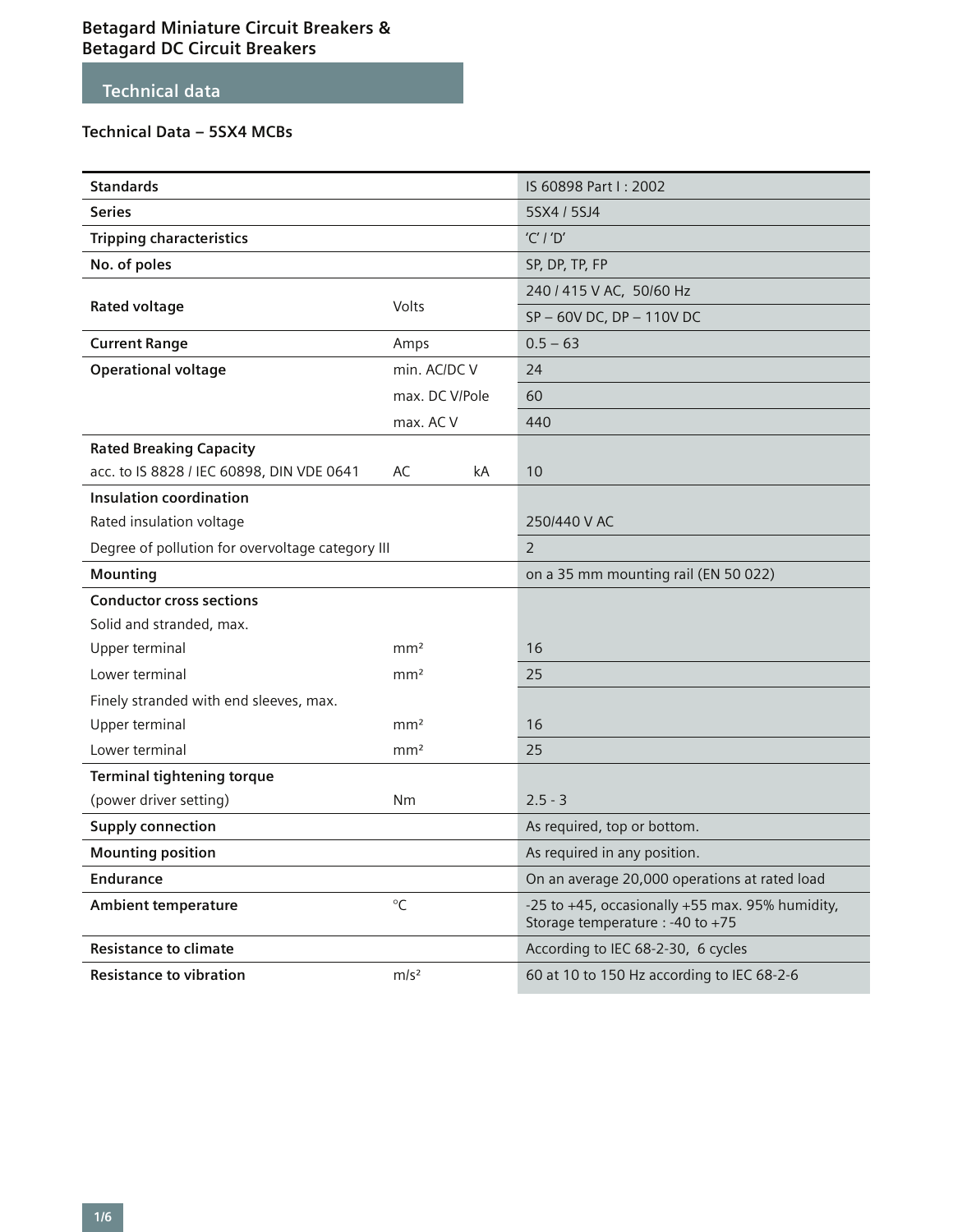**Technical data**

# **Technical Data – 5SP4 MCBs**

| Standards                      | IS 60898 Part I: 2002                                                                 |              |  |  |
|--------------------------------|---------------------------------------------------------------------------------------|--------------|--|--|
| Series                         | 5SP4                                                                                  |              |  |  |
| Tripping characteristics       | $\mathsf{C}$<br>D                                                                     |              |  |  |
| Current range                  | 80A, 100A and 125A                                                                    | 80A and 100A |  |  |
| Rated voltage                  | 240/415V AC and 60V DC/pole                                                           |              |  |  |
| Operational voltage (max)      | 250/440V AC and 60V DC/pole                                                           |              |  |  |
| Poles                          | SP, DP, TP, FP                                                                        |              |  |  |
| Rated breaking capacity        | AC 10kA (as per IS 8828 / IEC 60898)                                                  |              |  |  |
|                                | AC 20kA* (as per IS 13947 / IEC 60947)                                                |              |  |  |
| Depth                          | 70 <sub>mm</sub>                                                                      |              |  |  |
| Terminal tightening torque     | 3 to 3.5Nm                                                                            |              |  |  |
| Conductor cross sections       |                                                                                       |              |  |  |
| Solid and stranded             | $0.75 - 50$ mm <sup>2</sup>                                                           |              |  |  |
| Fine stranded with end sleeves | $0.75 - 35$ mm <sup>2</sup>                                                           |              |  |  |
| Supply connection              | As required, top or bottom<br>Polarity to be observed for DC applications             |              |  |  |
| Ambient temperature            | -25°C to +45°C occasionally +55°C,<br>max. 95% humidity, storage temp. -40°C to +75°C |              |  |  |
| Service life                   | Average 20,000 operation at rated load                                                |              |  |  |

\* 15kA for 80A, 100A in 'D' characteristics

# **Tripping characteristics**

| <b>Tripping</b><br>characteristic | <b>Thermal releases</b><br>Test currents: |                                                          |                                  | <b>Electromagnetic releases</b><br><b>Test currents:</b> |                                                 |                         |
|-----------------------------------|-------------------------------------------|----------------------------------------------------------|----------------------------------|----------------------------------------------------------|-------------------------------------------------|-------------------------|
|                                   | limiting<br>no-damage<br>current          | minimum<br>no-damage<br><b>current</b><br>I <sub>2</sub> | tripping<br>time<br>$I_n > 63$ A | hold<br>$I_4$                                            | latest<br>tripping<br>instant<br>I <sub>5</sub> | tripping<br>time        |
| C                                 | 1.13 $\times I_n$                         | 1.45 $\times I_n$                                        | >2 h<br>< 2 h                    | $5 \times I_n$                                           | 10 $\times I_n$                                 | $\geq 0.1$ s<br>< 0.1 s |
| D                                 | 1.13 $\times I_n$                         | $1.45 \times I_n$                                        | >2 h<br>< 2 h                    | $10 \times I_n$                                          | 20 $\times I_n$                                 | $\geq 0.1$ s<br>< 0.1 s |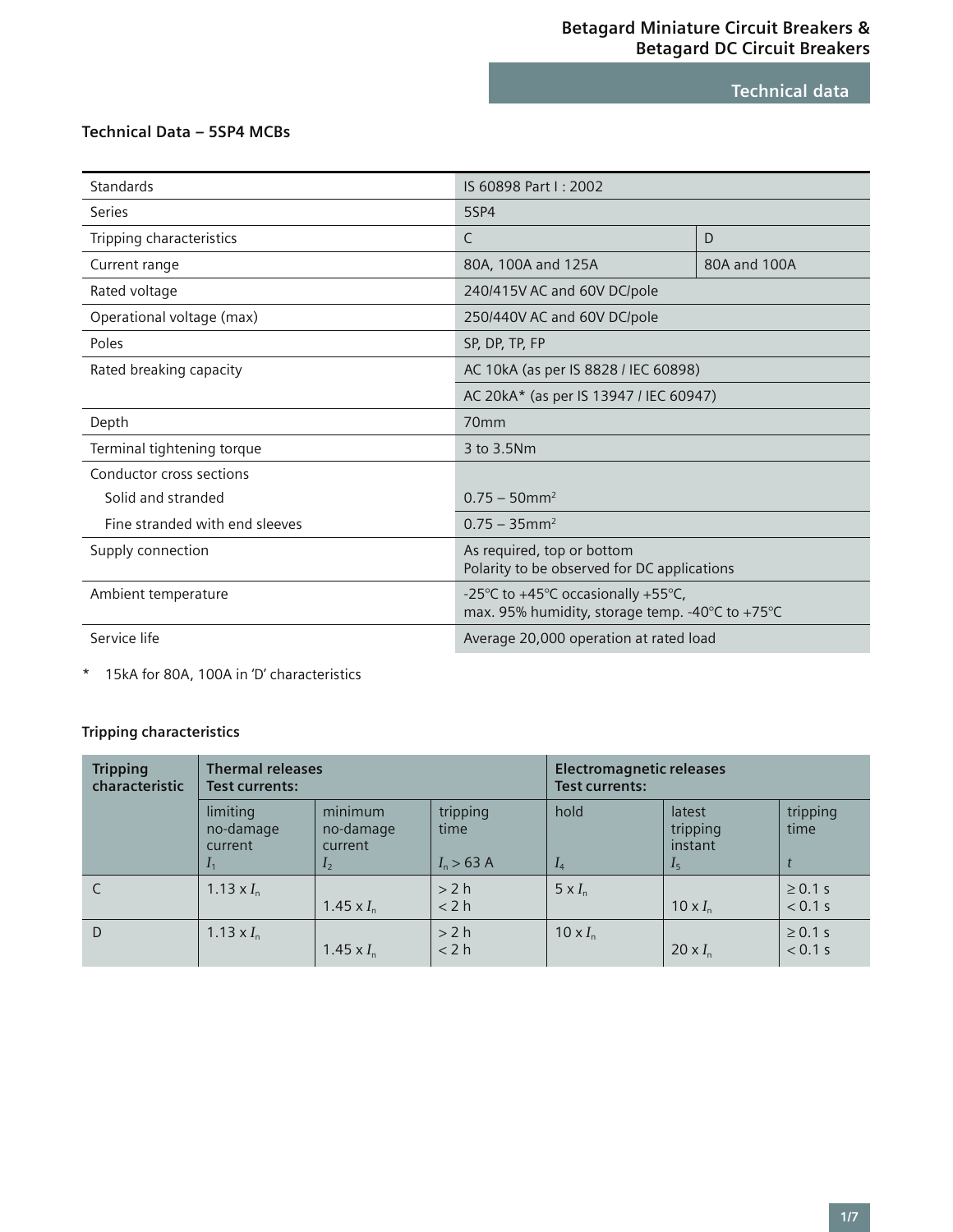# **Technical data**

# **Technical Data – 5SX5, 5SJ5 DCCBs**

| <b>Series</b>                   | 5SX5, 5SJ5                                                                                                   |
|---------------------------------|--------------------------------------------------------------------------------------------------------------|
| <b>Current Range</b>            | 0.563A                                                                                                       |
| Rated voltage                   | 220 V DC, 1P and 440 V DC, 2P                                                                                |
| <b>Poles</b>                    | 1P, 2P                                                                                                       |
| <b>Rated breaking capacity</b>  | 10 kA (as per IS 60947 / IEC 60947)                                                                          |
| <b>Terminal lighting torque</b> | 3 to 3.5 Nm                                                                                                  |
| <b>Conductor cross-sections</b> |                                                                                                              |
| Solid and stranded              | $0.75 - 50$ mm <sup>2</sup>                                                                                  |
| Fine stranded with end sleeves  | $0.75 - 35$ mm <sup>2</sup>                                                                                  |
| <b>Supply connection</b>        | Polarity to be observed<br>(Refer connection diagram)                                                        |
| <b>Ambient temperature</b>      | -25°C to +45°C occasionally +55°C,<br>max. 95% humidity,<br>storage temp. -40 $\degree$ C to +75 $\degree$ C |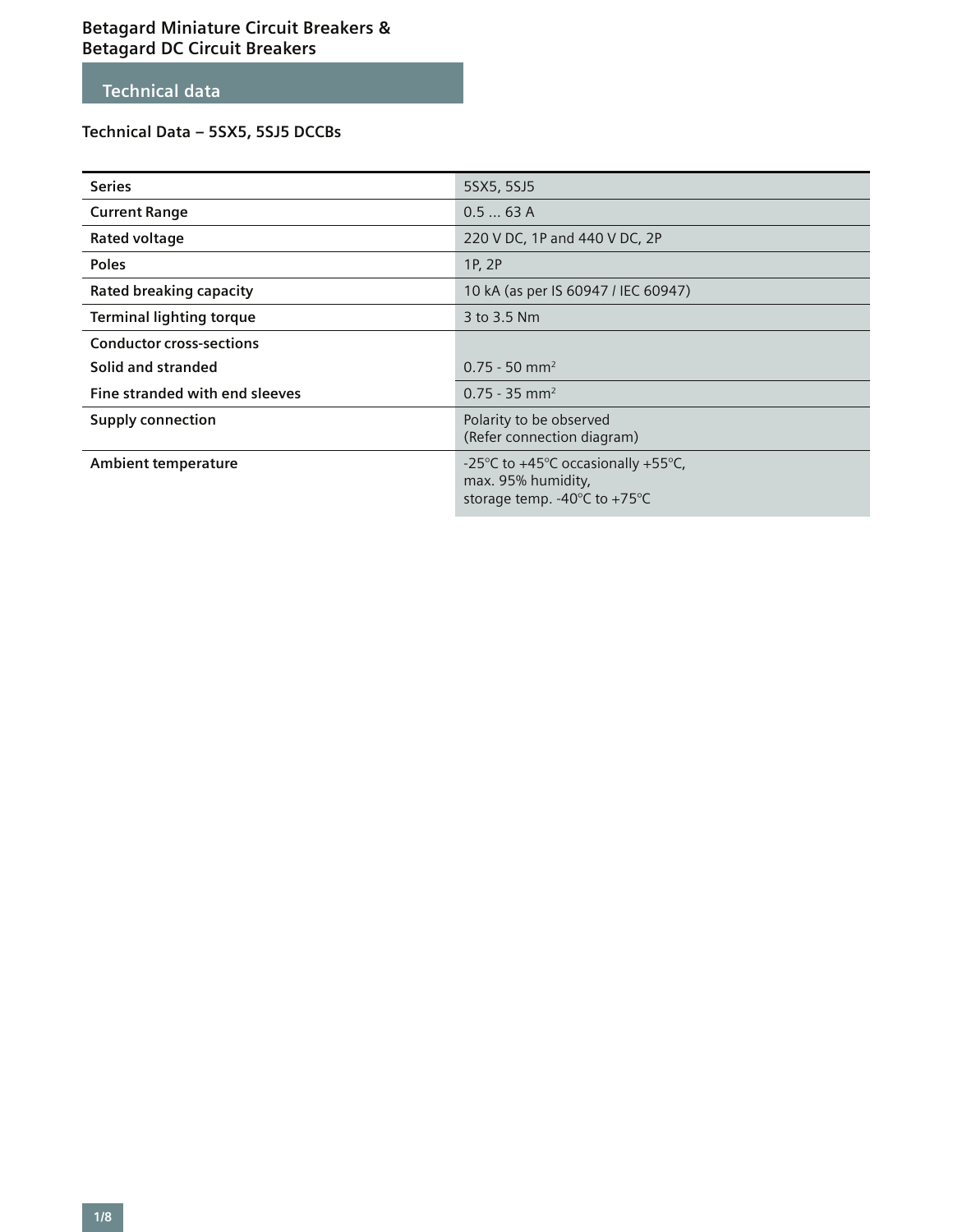# **Selection & ordering data**

# **Betagard Miniature Circuit Breakers - 5SX4, 10kA with C characteristics**

**Un: 240/415V, 50…60Hz can be used in systems upto 60Vdc, 1P and 110Vdc, 2P Breaking capacity: 10kA as per IS 60898 part I : 2002; Icu=15kA as per IS 60947-2 upto 32A With ISI marking: CM/L No. 2255548**



|        | <b>Rated current</b><br>$I_n(A)$                                                                             | $MW*$          | Reference No.                                                                                                                                                                                                    | Std. Pkg.<br>(Nos.)                                                                                  |
|--------|--------------------------------------------------------------------------------------------------------------|----------------|------------------------------------------------------------------------------------------------------------------------------------------------------------------------------------------------------------------|------------------------------------------------------------------------------------------------------|
| 1-pole | 0.5<br>$\mathbf{1}$<br>$\overline{2}$<br>$\overline{4}$<br>6<br>10<br>16<br>20<br>25<br>32<br>40<br>50<br>63 | $\mathbf{1}$   | 5SX41057RC<br>5SX41017RC<br>5SX41027RC<br>5SX41047RC<br>5SX41067RC<br>П<br>П<br>5SX41107RC<br>5SX41167RC<br>■<br>■<br>5SX41207RC<br>■<br>5SX41257RC<br>■<br>5SX41327RC<br>5SX41407RC<br>5SX41507RC<br>5SX41637RC | 1/20<br>1/20<br>1/20<br>1/20<br>1/20<br>1/20<br>1/20<br>1/20<br>1/20<br>1/20<br>1/20<br>1/20<br>1/20 |
| 2-pole | 0.5<br>1<br>$\overline{2}$<br>$\overline{4}$<br>6<br>10<br>16<br>20<br>25<br>32<br>40<br>50<br>63            | $\mathsf{2}\,$ | 5SX42057RC<br>5SX42017RC<br>5SX42027RC<br>5SX42047RC<br>5SX42067RC<br>5SX42107RC<br>5SX42167RC<br>5SX42207RC<br>5SX42257RC<br><b>55X42327RC</b><br>5SX42407RC<br>5SX42507RC<br>5SX42637RC                        | 1/10<br>1/10<br>1/10<br>1/10<br>1/10<br>1/10<br>1/10<br>1/10<br>1/10<br>1/10<br>1/10<br>1/10<br>1/10 |
| 3-pole | 0.5<br>$\mathbf{1}$<br>$\overline{2}$<br>$\overline{4}$<br>6<br>10<br>16<br>20<br>25<br>32<br>40<br>50<br>63 | 3              | 5SX43057RC<br>5SX43017RC<br>5SX43027RC<br>5SX43047RC<br>5SX43067RC<br>5SX43107RC<br>5SX43167RC<br>5SX43207RC<br>5SX43257RC<br>5SX43327RC<br>п<br>5SX43407RC<br>■<br>5SX43507RC<br><b>55X43637RC</b>              | 1/10<br>1/10<br>1/10<br>1/10<br>1/10<br>1/10<br>1/10<br>1/10<br>1/10<br>1/10<br>1/10<br>1/10<br>1/10 |
| 4-pole | 0.5<br>1<br>$\overline{2}$<br>$\overline{4}$<br>6<br>10<br>16<br>20<br>25<br>32<br>40<br>50<br>63            | $\overline{4}$ | 5SX44057RC<br>5SX44017RC<br>5SX44027RC<br>5SX44047RC<br>5SX44067RC<br>5SX44107RC<br>5SX44167RC<br>5SX44207RC<br>5SX44257RC<br>5SX44327RC<br>$\blacksquare$<br>5SX44407RC<br>П<br>5SX44507RC<br>5SX44637RC        | 1/10<br>1/10<br>1/10<br>1/10<br>1/10<br>1/10<br>1/10<br>1/10<br>1/10<br>1/10<br>1/10<br>1/10<br>1/10 |

Note: Stock Items • # 1MW (Module Width) = 18mm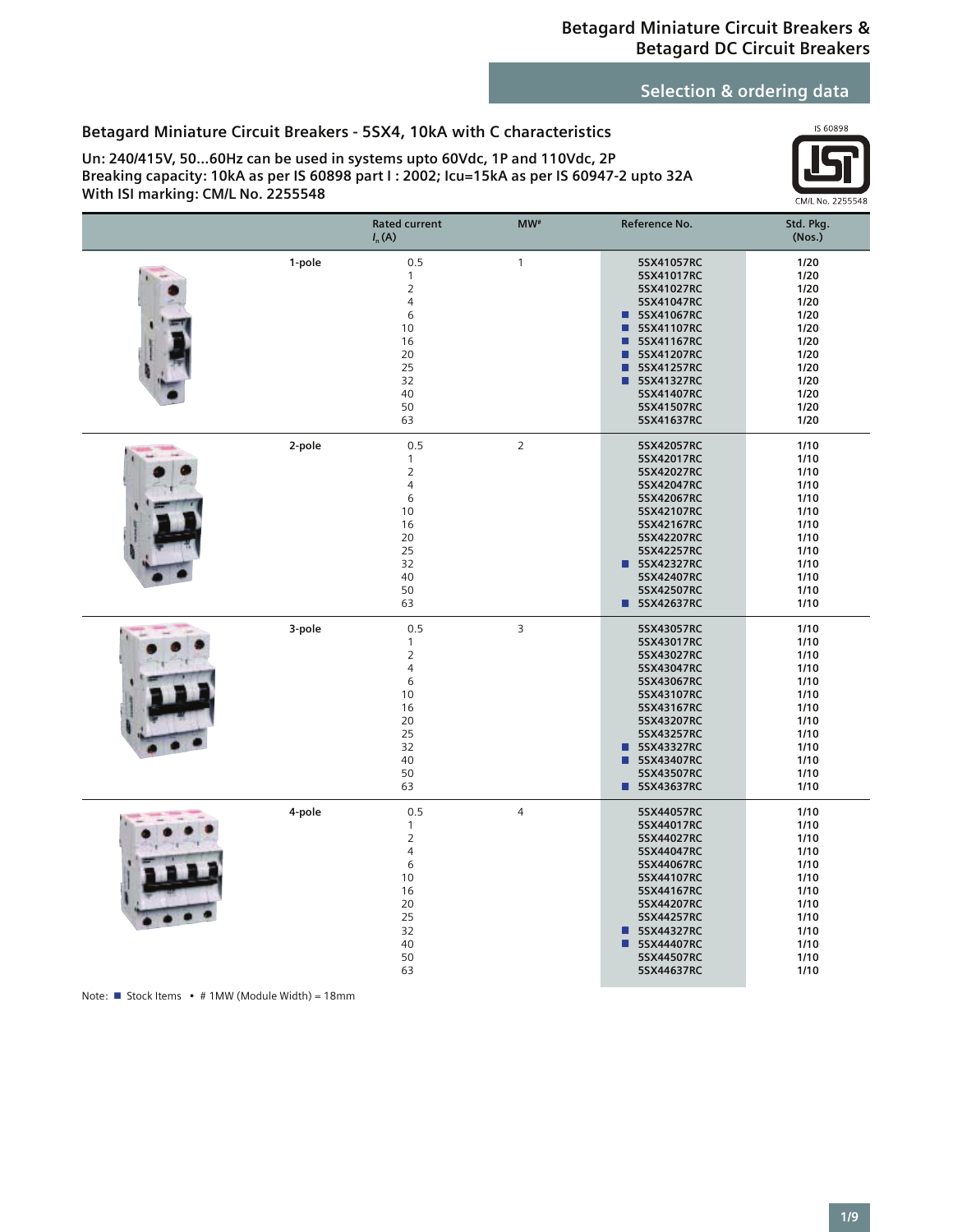# **Selection & ordering data**

### **Betagard Miniature Circuit Breakers - 5SX4/5SJ4, 10kA with D characteristics**

**Un: 240/415V, 50…60Hz can be used in systems upto 60Vdc, 1P and 110Vdc, 2P Standards: IS 60898, IEC 60898 Breaking capacity: 10kA as per IS 60898 part I : 2002**

**With ISI marking: CM/L No. 2255548**



|        | <b>Rated current</b><br>$I_n(A)$                                                                             | MW <sup>#</sup> | Reference No.                                                                                                                                                                                                  | Std. Pkg.<br>(Nos.)                                                                                  |
|--------|--------------------------------------------------------------------------------------------------------------|-----------------|----------------------------------------------------------------------------------------------------------------------------------------------------------------------------------------------------------------|------------------------------------------------------------------------------------------------------|
| 1-pole | 0.5<br>$\mathbf{1}$<br>$\overline{2}$<br>$\overline{4}$<br>6<br>10<br>16<br>20<br>25<br>32<br>40<br>50<br>63 | $\mathbf{1}$    | 5SX41058RC<br>5SX41018RC<br>5SX41028RC<br>5SX41048RC<br>5SX41068RC<br>$\blacksquare$<br>п<br>5SX41108RC<br>■<br>5SX41168RC<br>5SX41208RC<br>5SX41258RC<br>5SX41328RC<br>5SJ41408RC<br>5SJ41508RC<br>5SJ41638RC | 1/20<br>1/20<br>1/20<br>1/20<br>1/20<br>1/20<br>1/20<br>1/20<br>1/20<br>1/20<br>1/20<br>1/20<br>1/20 |
| 2-pole | 0.5<br>$\mathbf{1}$<br>$\sqrt{2}$<br>$\overline{4}$<br>6<br>10<br>16<br>20<br>25<br>32<br>40<br>50<br>63     | 2               | 5SX42058RC<br>5SX42018RC<br>5SX42028RC<br>5SX42048RC<br>5SX42068RC<br>5SX42108RC<br>5SX42168RC<br>5SX42208RC<br>5SX42258RC<br>55X42328RC<br>5SJ42408RC<br>5SJ42508RC<br>5SJ42638RC<br>$\blacksquare$           | 1/10<br>1/10<br>1/10<br>1/10<br>1/10<br>1/10<br>1/10<br>1/10<br>1/10<br>1/10<br>1/10<br>1/10<br>1/10 |
| 3-pole | 0.5<br>$\mathbf{1}$<br>$\overline{2}$<br>$\overline{4}$<br>6<br>10<br>16<br>20<br>25<br>32<br>40<br>50<br>63 | 3               | 5SX43058RC<br>5SX43018RC<br>5SX43028RC<br>5SX43048RC<br>5SX43068RC<br>5SX43108RC<br>5SX43168RC<br>5SX43208RC<br>5SX43258RC<br>5SX43328RC<br>■<br>5SJ43408RC<br>■<br>5SJ43508RC<br>5SJ43638RC<br>$\blacksquare$ | 1/10<br>1/10<br>1/10<br>1/10<br>1/10<br>1/10<br>1/10<br>1/10<br>1/10<br>1/10<br>1/10<br>1/10<br>1/10 |
| 4 pole | 0.5<br>$\mathbf{1}$<br>$\mathbf 2$<br>$\overline{4}$<br>6<br>10<br>16<br>20<br>25<br>32<br>40<br>50<br>63    | 4               | 5SX44058RC<br>5SX44018RC<br>5SX44028RC<br>5SX44048RC<br>5SX44068RC<br>5SX44108RC<br>5SX44168RC<br>5SX44208RC<br>5SX44258RC<br>5SX44328RC<br>П<br>5SJ44408RC<br>П<br>5SJ44508RC<br>5SJ44638RC<br>$\blacksquare$ | 1/10<br>1/10<br>1/10<br>1/10<br>1/10<br>1/10<br>1/10<br>1/10<br>1/10<br>1/10<br>1/10<br>1/10<br>1/10 |

Note: Stock Items

# 1MW (Module Width) = 18mm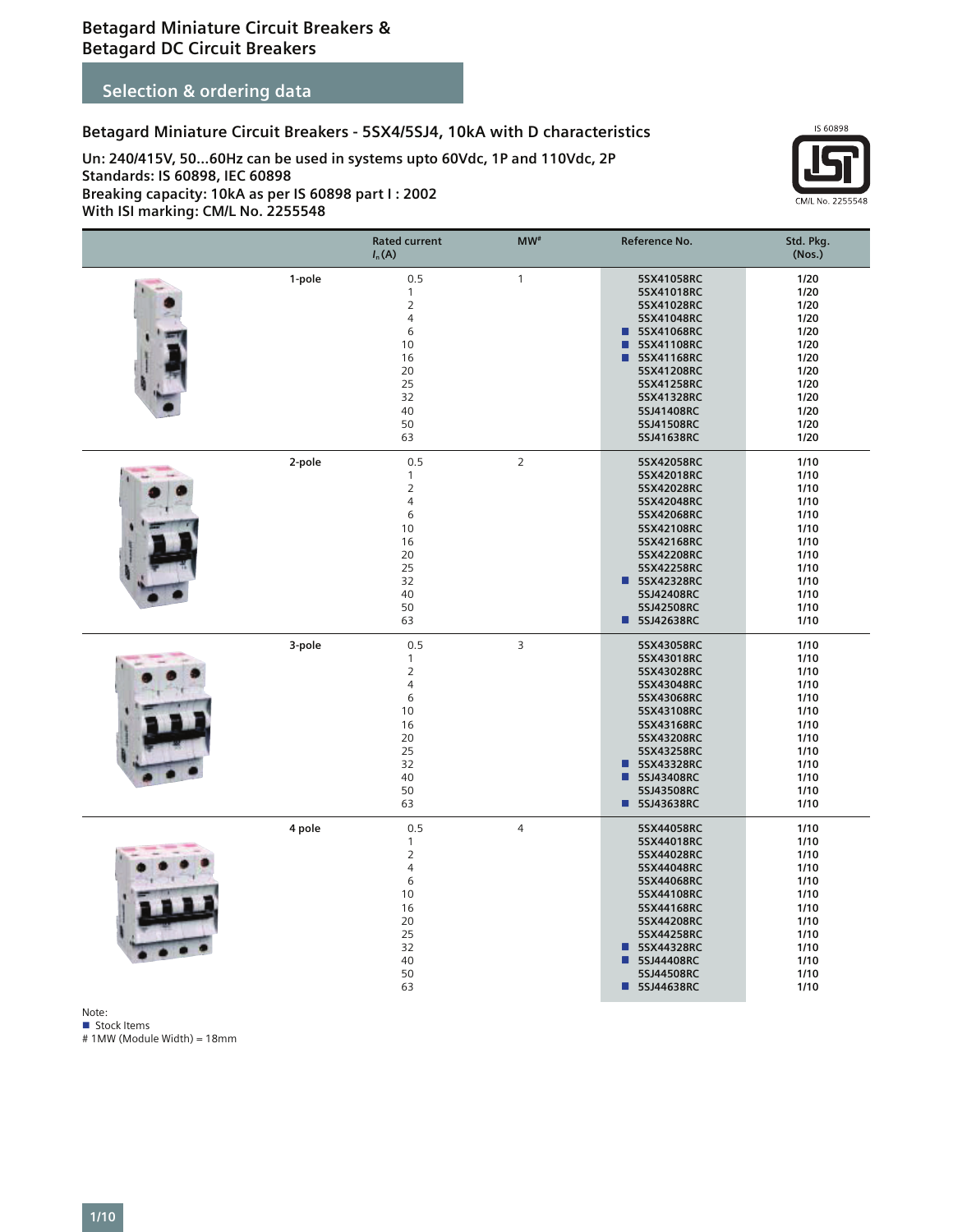# **Selection & ordering data**

# **Betagard Miniature Circuit Breakers, LS125 - 5SP4, 10kA MCBs with C/D characteristics**

**Un: 240/415V, 50…60Hz can be used in systems upto 60Vdc, 1P and 110Vdc, 2P Standards: IS 60898, IEC 60898 Breaking capacity: 10kA as per IS 60898; Icu=20kA as per IS 60947-2 With ISI marking : CM/L No. 2255548**



### **C characteristic**

|        | <b>Rated current</b><br>$I_n(A)$ | $MW*$ | Reference No.                                    | Std. Pkg.<br>(Nos.)  |
|--------|----------------------------------|-------|--------------------------------------------------|----------------------|
| 1-pole | 80<br>100<br>125                 | 1.5   | 5SP41807RC<br>5SP41917RC<br>5SP41927RC           | 1/10<br>1/10<br>1/10 |
| 2-pole | 80<br>100<br>125                 | 3     | 5SP42807RC<br>▬<br>5SP42917RC<br>■<br>5SP42927RC | 1/5<br>1/5<br>1/5    |
| 3-pole | 80<br>100<br>125                 | 4.5   | 5SP43807RC<br>5SP43917RC<br>■<br>5SP43927RC      |                      |
| 4-pole | 80<br>100<br>125                 | 6     | 5SP44807RC<br>5SP44917RC<br>П<br>5SP44927RC      |                      |

### **D characteristic**

| 1-pole | 80<br>100 | 1.5 | 5SP41808RC<br>5SP41918RC | 1/10<br>1/10 |
|--------|-----------|-----|--------------------------|--------------|
| 2-pole | 80<br>100 | 3   | 5SP42808RC<br>5SP42918RC | 1/5<br>1/5   |
| 3-pole | 80<br>100 | 4.5 | 5SP43808RC<br>5SP43918RC |              |
| 4-pole | 80<br>100 | 6   | 5SP44808RC<br>5SP44918RC |              |

Note:

**Stock Items** 

# 1MW (Module Width) = 18mm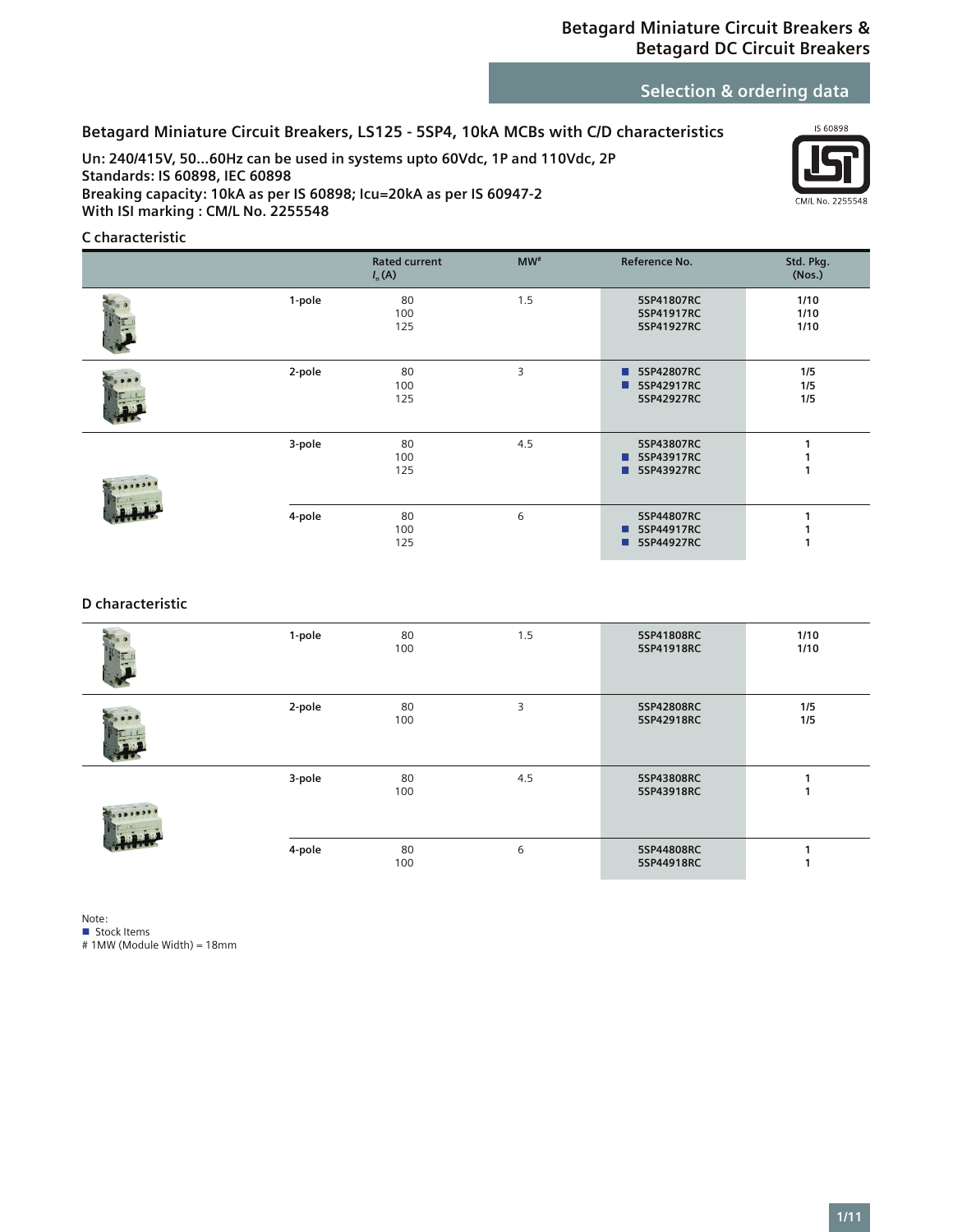# **Selection & ordering data**

# **Betagard DC Circuit Breakers - 5SX5/5SJ5, 10kA DC Circuit Breakers**

### **Un: 220Vdc/1P & 440Vdc/2P Standards: IS 13947-2, IEC 60947-2 Breaking capacity: 10kA as per IS 13947-2**

|        | <b>Rated current</b><br>$I_n(A)$                                                                  | MW#            | Reference No.                                                                                                                                                                      | Std. Pkg.<br>(Nos.)                                                                                      |
|--------|---------------------------------------------------------------------------------------------------|----------------|------------------------------------------------------------------------------------------------------------------------------------------------------------------------------------|----------------------------------------------------------------------------------------------------------|
| 1-pole | 0.5<br>1<br>$\overline{2}$<br>4<br>6<br>10<br>16<br>20<br>25<br>32<br>40<br>50<br>63              | $\mathbf{1}$   | 5SX51057RC<br>5SX51017RC<br>5SX51027RC<br>5SX51047RC<br>5SX51067RC<br>5SX51107RC<br>5SX51167RC<br>5SX51207RC<br>5SX51257RC<br>5SX51327RC<br>5SJ51407RC<br>5SJ51507RC<br>5SJ51637RC | 1/20<br>1/20<br>1/20<br>1/20<br>$1/20$<br>1/20<br>$1/20$<br>1/20<br>1/20<br>1/20<br>1/20<br>1/20<br>1/20 |
| 2-pole | 0.5<br>1<br>$\overline{2}$<br>$\overline{4}$<br>6<br>10<br>16<br>20<br>25<br>32<br>40<br>50<br>63 | $\overline{2}$ | 5SX52057RC<br>5SX52017RC<br>5SX52027RC<br>5SX52047RC<br>5SX52067RC<br>5SX52107RC<br>5SX52167RC<br>5SX52207RC<br>5SX52257RC<br>5SX52327RC<br>5SJ52407RC<br>5SJ52507RC<br>5SJ52637RC | 1/10<br>1/10<br>1/10<br>1/10<br>1/10<br>1/10<br>1/10<br>1/10<br>1/10<br>1/10<br>1/10<br>1/10<br>1/10     |

#### Note: # 1MW (Module Width) = 18mm

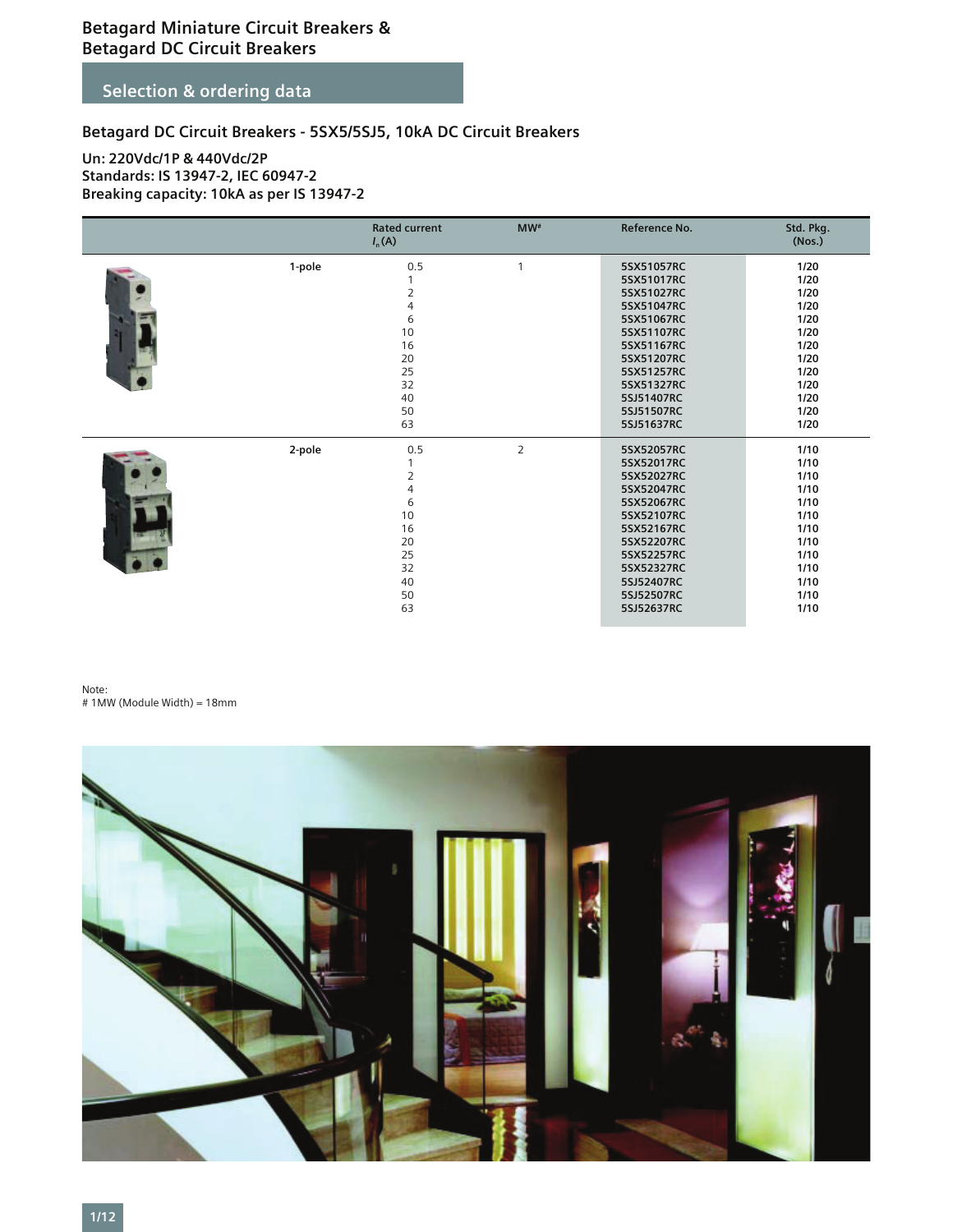### **Betagard MCBs 5SX4 & DC circuit breakers 5SX5**

For applications in industry and in system and plant engineering, add-on accessories are available, such as auxiliary contacts (AC), fault-signal contacts (FC), shunt trips (ST). ST is mounted left of MCB. AC/FC are mounted on right side. These modules can be used as inputs/outputs to a PLC, building-automation system etc. for signalling and control.

### **Auxiliary contacts (AC)**

Each block consists of two electrically independent contacts (separated electrical circuits); one of these contacts is normally open and the other normally closed. The mechanically stable position of the contacts does not change unless the circuit-breaker is manually actuated or is tripped due to an overload or a short circuit. The terminals are characterised by a degree of protection IP 2X; they allow connecting conductors with a maximum cross-



section of 2.5 mm² and are delivered with combined slotted and podzidrive head screws.

### **Fault signal contacts (FC)**

The fault signal contact block has a structure and dimensions identical to those of the auxiliary contact block (AC). The fault signal contact block remotely indicates the tripping of device due to an overload or a short-circuit. The block's contact remain in position when the circuitbreaker's handle is manually actuated.

### **Shunt trip (ST)**

The shunt trip coil allows the circuit breaker to be remotely tripped. The coil and circuit breaker are coupled together not only by using the control handle, but also with the internal trigger.

| 1NO+1NC 5SX9200<br>5ST3020<br><b>Applications: Remotely indicating</b><br>the tripping condition of the MCB<br>Can be subsequently mounted<br>to the MCB.<br>Mounted using factory installed<br>clips.<br>$\bullet$ -Max, contact load :<br>6A, 230 V AC, AC-15<br>1 A, 220 V DC, DC-13<br>Cable size upto<br>$1 \times 2.5$ sq mm to be used. | <b>FC</b> | Type Ref<br>(55X4) | <b>Type Ref</b><br>(5SJ4) |
|------------------------------------------------------------------------------------------------------------------------------------------------------------------------------------------------------------------------------------------------------------------------------------------------------------------------------------------------|-----------|--------------------|---------------------------|
|                                                                                                                                                                                                                                                                                                                                                |           |                    |                           |
|                                                                                                                                                                                                                                                                                                                                                |           |                    |                           |



### **Shunt trip (ST) Maximum possible configurations for accessories for accessories for accessories**



| <b>Shunt</b><br>Release   | Type Ref Type Ref<br>(5S <sub>X</sub> 4) | (5SJ4)  |
|---------------------------|------------------------------------------|---------|
| 110415VAC 5SX9300 5ST3030 |                                          |         |
| 2448VDC                   |                                          | 5ST3031 |
|                           |                                          |         |

**Applications :** Remotely tripping the MCB. 100% switch-on duration.

- Mounted using attached screws.
- Can be used for voltages 110 to 415 V AC, Short-circuit protection using MCB.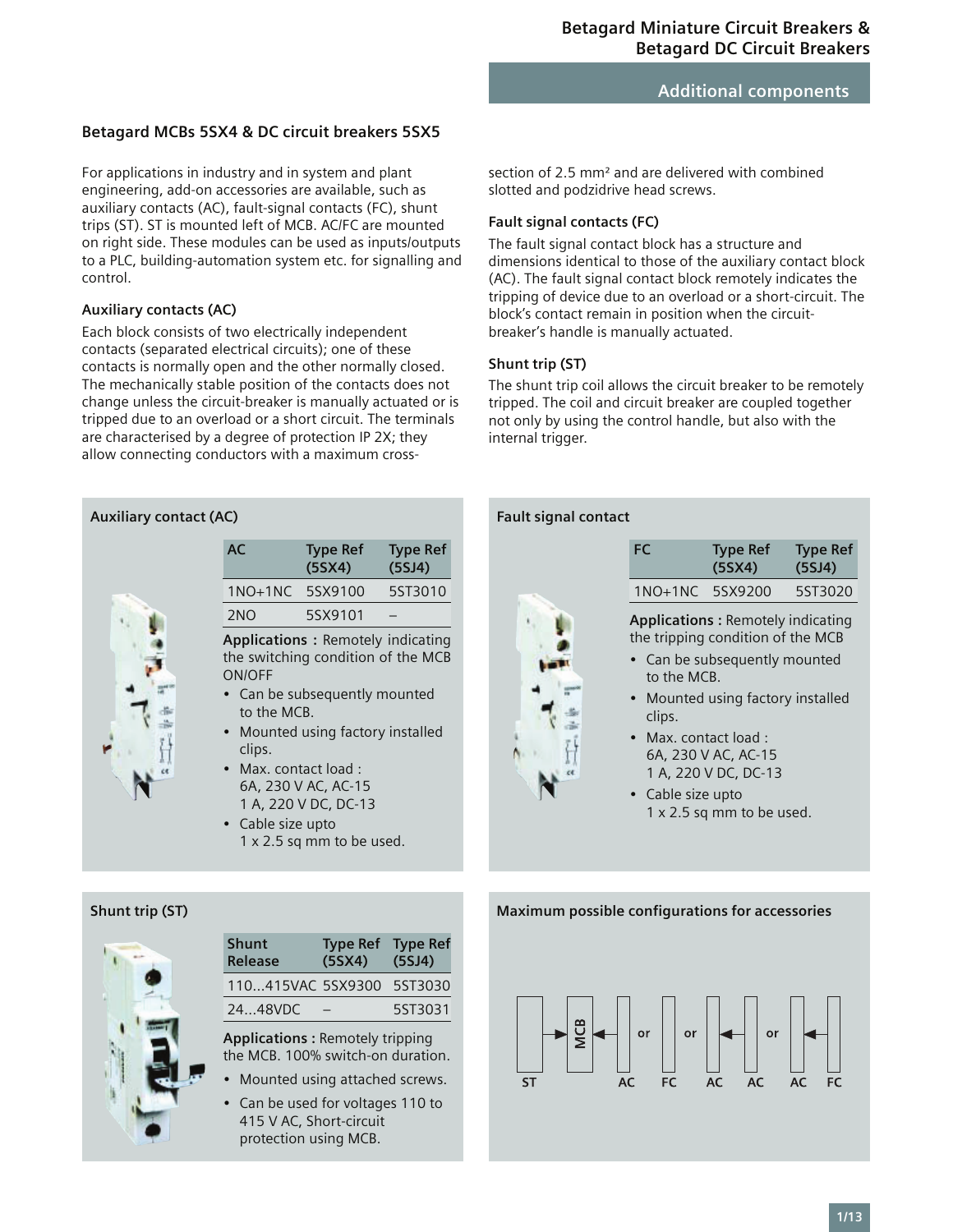# **Additional components**

### **Auxiliary circuit switch/fault signal contact for 5SJ and 5SP4**

### **Benefits**

- Can be retrofitted individually (for mounting concept, refer to page 2/7)
- Can be connected to *instabus* KNX *EIB* and AS-Interface bus over binary inputs

### **Application**

Indication of the miniature circuit-breaker's switching state:

- AS: ON/OFF
- FC: tripped

### **Design**

• Min contact load: 50 mA, 24 V

### **Selection and ordering data**

|                    |                                 | Version          |              | <b>MW</b> | Order No. | Weights<br>1 item<br>kg | $PS^*/$<br>P unit<br>Items |
|--------------------|---------------------------------|------------------|--------------|-----------|-----------|-------------------------|----------------------------|
|                    | Auxiliary circuit switches (AS) |                  |              |           |           |                         |                            |
| ×.                 | 13<br>ㄷ21<br>.22<br>14          | for small output | $1 NO + 1NC$ | 0.5       | 5ST3 010  | 0.050                   | 10                         |
|                    | Fault signal contacts (FC)      |                  |              |           |           |                         |                            |
| <b>Branch</b><br>Ξ | 13<br>" 21<br>.22<br>$-14$      |                  | $1NO + 1 NC$ | 0.5       | 5ST3 020  | 0.050                   | 10                         |

### **Remote controlled mechanism (RC)**

### **Function / Applications:**

- ON/OFF remote control switch of MCB
- Remote switching ON is possible following acknowledgment of fault occurrence
- Manual switching on-site possible
- Remote display of switching status of remote controlled mechanism and MCB



### **Mounting concept (possible configurations)**

### *Mounting concept*

Using this mounting concept, all additional 5ST3 components can be combined with miniature circuit-breaker of 5SP4 series:



# 1 Module Width (MW) = 18mm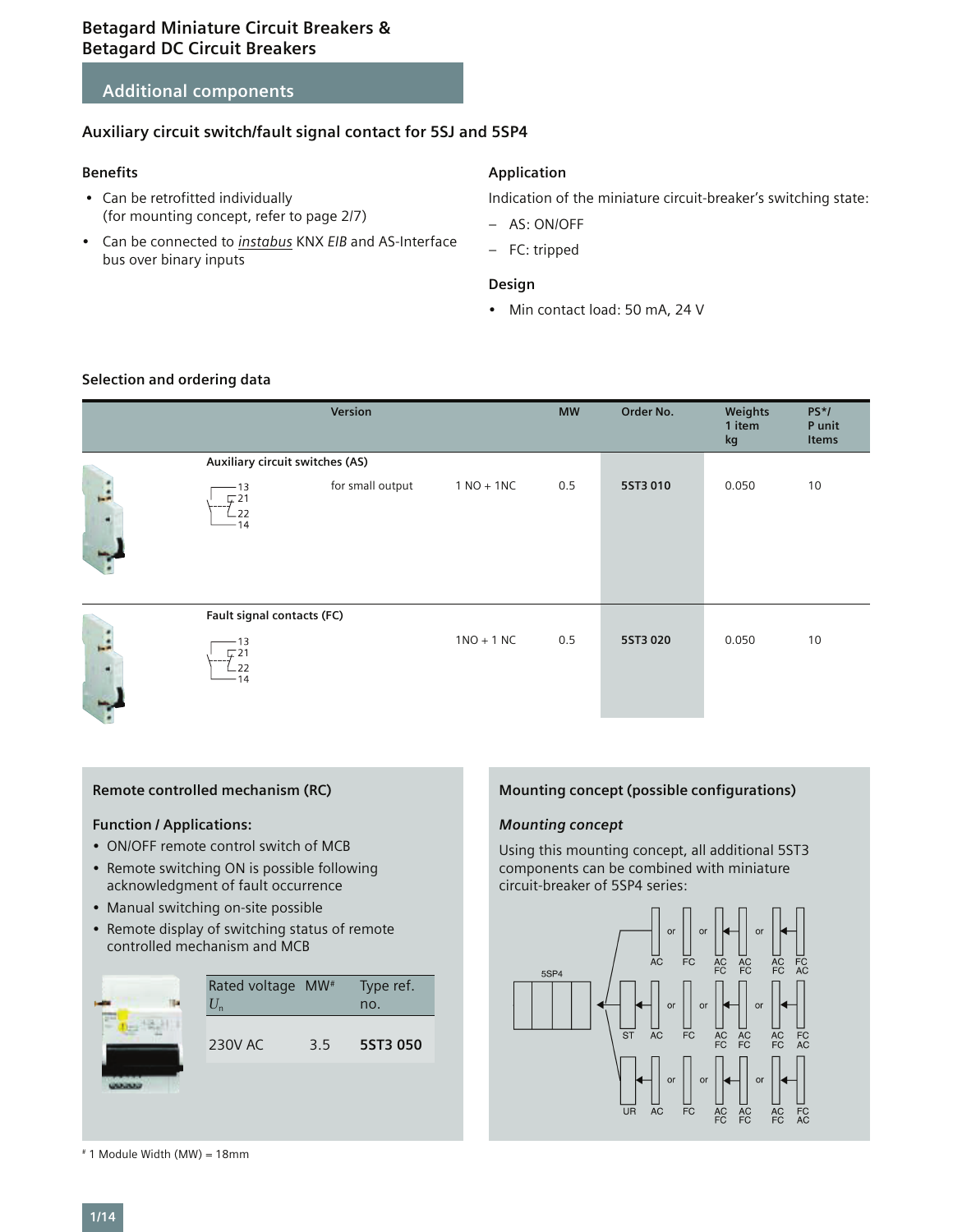# **Shunt trip/undervoltage release for 5SJ and 5SP4**

### **Benefits**

# *Shunt release*

- Can be retrofitted individually (for mounting concept, refer to page 2/7)
- Suitable for voltages: 110 to 415 V AC, 110 V AC 24 to 48 V AC/DC
- Can be connected to *instabus* KNX *EIB* and AS-Interface bus through binary outputs

### *Undervoltage releases*

- Can be retrofitted individually (for mounting concept, refer to page 2/7)
- Suitable for voltages: 230 V AC 110 V DC 24 V DC

### **Selection and ordering data**

• Can be connected to *instabus* KNX *EIB* and AS-Interface bus through binary outputs

### **Application**

### *Shunt release*

• Remove tripping of the miniature circuit-breaker

### *Undervoltage releases*

- Applicable as remote trip in an EMERGENCY-OFF loop
- Ensures disconnection of the control circuit acc. to EN 60204
- In cases of interrupted or insufficient voltage, the undervoltage release trips the miniature circuit-breaker or prevents it from switching on.

|                            | <b>Rated voltage</b><br>$\mathbf{U}_n$ | <b>MW</b>    | Order No.            | Weight<br>1 item<br>kg | $PS^*/$<br>P unit<br>Items |
|----------------------------|----------------------------------------|--------------|----------------------|------------------------|----------------------------|
| Shunt trips (ST)           |                                        |              |                      |                        |                            |
| C2                         | 110  415 V AC                          | $\mathbf{I}$ | 5ST3 030             | 0.098                  | 1/5                        |
| ᠇<br>l C1                  | 24  48 V AC/DC                         |              | 5ST3 031             | 0.098                  | 1/5                        |
| Undervoltage releases (UR) |                                        |              |                      |                        |                            |
| D1<br>呠<br>1D2             | 230 V AC<br>24 V DC                    |              | 5ST3 043<br>5ST3 045 | 0.115<br>0.115         | 1/5<br>1/5                 |

### **Rotary Handle Assembly for MCB s (ROH)**

### **Benefits**

- 5SJ, 5SY, 5SL, 5SP and 5TE8 series of MCBs/ Isolators can be fitted with Betagard Rotary Handle Assembly (ROH) for installation in Switchgear Cubicles and Distribution Panels
- The ROH gives operating uniformity and improves the aesthetics of the panel.
- The ROH can be padlocked in OFF position with the help of suitable padlocks thereby ensuring complete safety to operating personal during maintenance.
- Door interlock and defeat facility is available as a standard feature.

### **Applications**

• Panel Boards / Switch Boards

### **Technical Details:**

|                           | <b>Product</b>                 | <b>Order No</b> | Weight<br>1 item Kg | $PS^*/P$<br>unit Items |
|---------------------------|--------------------------------|-----------------|---------------------|------------------------|
| $\frac{1}{2}$<br>$45 - 2$ | Rotary Handle Assembly for MCB | 5ST38140RC      | 0.584               |                        |